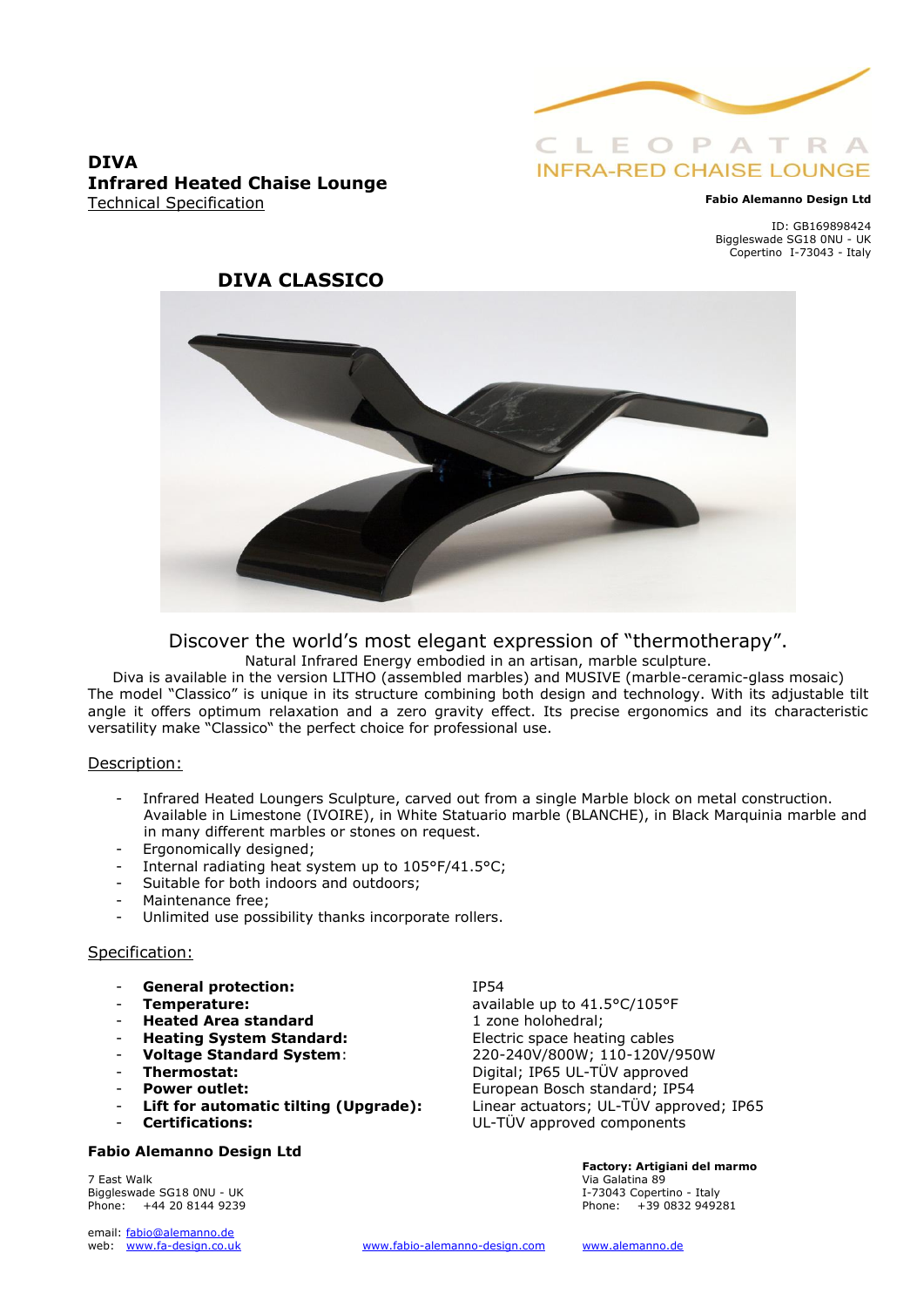

## **DIVA Infrared Heated Chaise Lounge**

## **DIVA CLASSICO**

### Technical Drawings



|                          | <b>Construction Base:</b>          | Rust-free metal                           |
|--------------------------|------------------------------------|-------------------------------------------|
| -                        | <b>Construction Base covering:</b> | <b>Fibreglass</b>                         |
| $\overline{\phantom{a}}$ | <b>Covering finish:</b>            | Metallic lacquer                          |
|                          | Weight:                            | 190kg                                     |
|                          | Dimension:                         | length: 194cm; width 68cm; height: 83,5cm |
| -                        | <b>Seat High:</b>                  | 42 <sub>cm</sub>                          |
|                          | Package dim:                       | length: 210cm: width 80cm; height: 110cm  |
| $\overline{\phantom{a}}$ | Package weight:                    | 180kg: total weight 370kg                 |

### **Fabio Alemanno Design Ltd**

7 East Walk Via Galatina 89 Phone: +44 20 8144 9239

email: fabio@alemanno.de<br>web: www.fa-design.co.uk

**Factory: Artigiani del marmo**  Biggleswade SG18 0NU - UK 1-73043 Copertino - Italy<br>
Phone: 1999 199281 1999 199281 199282 199281 199281 19932 199281